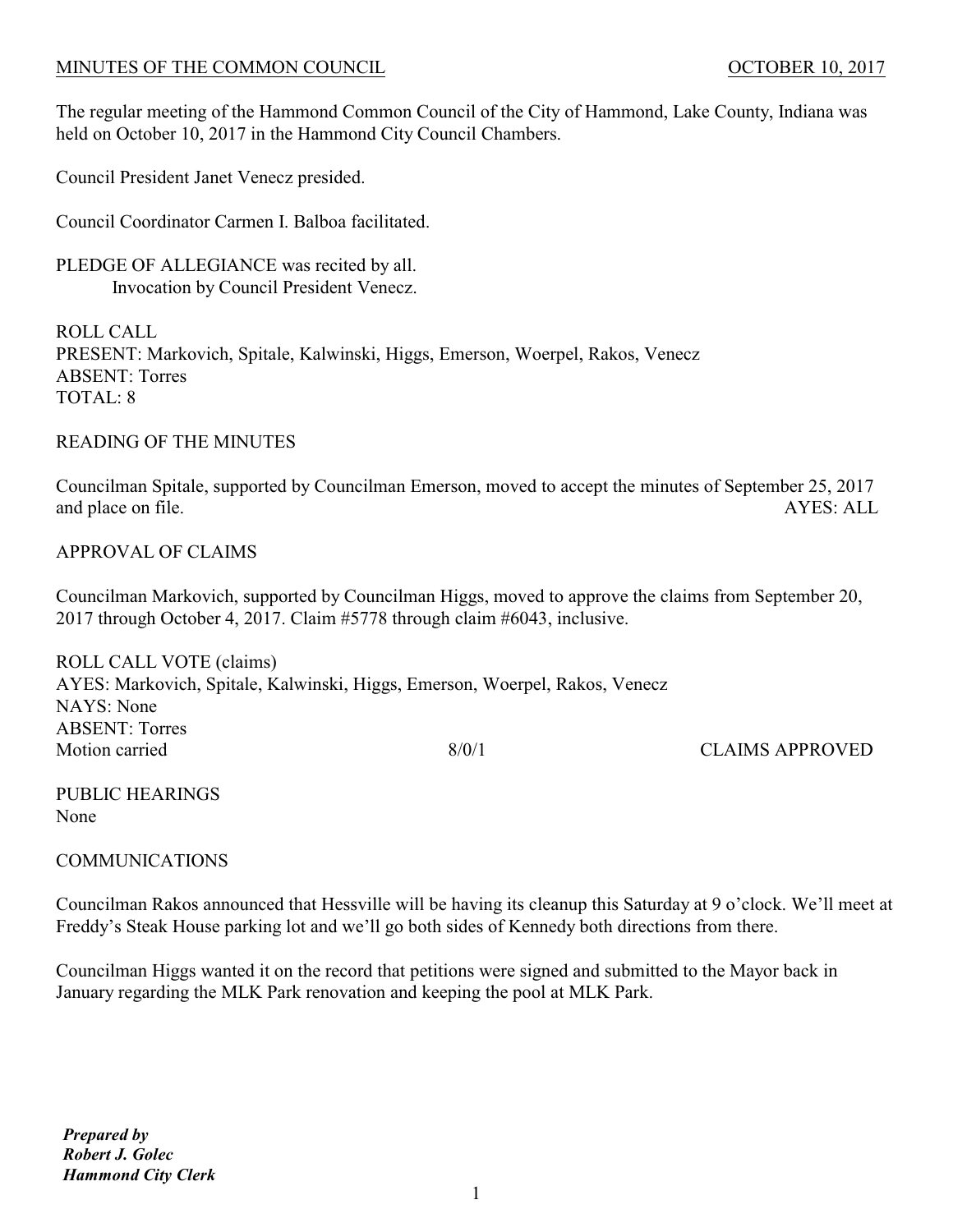### MINUTES OF THE COMMON COUNCIL cont. 0CTOBER 10, 2017

### COMMITTEE REPORTS

Finance Committee - Councilman Woerpel - Brought out 17-21, 17-22, 17-23, 17-24, 17-25, 17-26 and 17-27.

Building & Zoning Committee - Councilman Woerpel - Brought out 17-28 and 17-29.

Community & Crime Watch Committee - Councilwoman Venecz announced upcoming meetings: Tues., Oct. 17; East Ham'd Pullman Crime Watch; Ophelia Steen Center; 6:30 p.m. Edison Community Watch on the Road; Fri., Oct. 13; Golden Manor Sr. Building; 1:00 p.m. Hessville C.W.; Thur., Oct. 19; 7:00 p.m.; Jean Shepherd Center Lafayette N.W.; Wed., Oct. 18; 6:30 p.m.; Lafayette School S. Hammond C.W.; Thur., Oct. 19; 7:00 p.m.; Hammond Housing Authority Whiting-Robertsdale C.W.; Thur., Oct. 12; Calumet College; 6:30 p.m.

ORDINANCE 3RD READING - FINAL PASSAGE

17-21 2018 Hammond Civil City Budget Proposal

Councilman Spitale, supported by Councilman Emerson, moved for passage.

ROLL CALL VOTE (passage) AYES: Markovich, Spitale, Kalwinski, Higgs, Emerson, Woerpel, Rakos, Venecz NAYS: None ABSENT: Torres Motion carried 8/0/1 ORDINANCE NO. 9384 PASSED

17-22 2018 Hammond Civil City Salary Ordinance

Councilman Woerpel, supported by Councilman Spitale, moved for passage.

ROLL CALL VOTE (passage) AYES: Markovich, Spitale, Kalwinski, Higgs, Emerson, Woerpel, Rakos, Venecz NAYS: None ABSENT: Torres Motion carried 8/0/1 ORDINANCE NO. 9385 PASSED

17-23 2018 Hammond Police & Fire Salary Ordinance

Councilman Higgs, supported by Councilman Spitale, moved for passage.

ROLL CALL VOTE (passage) AYES: Markovich, Spitale, Kalwinski, Higgs, Emerson, Woerpel, Rakos, Venecz NAYS: None ABSENT: Torres Motion carried 8/0/1 ORDINANCE NO. 9386 PASSED

*Prepared by Robert J. Golec Hammond City Clerk*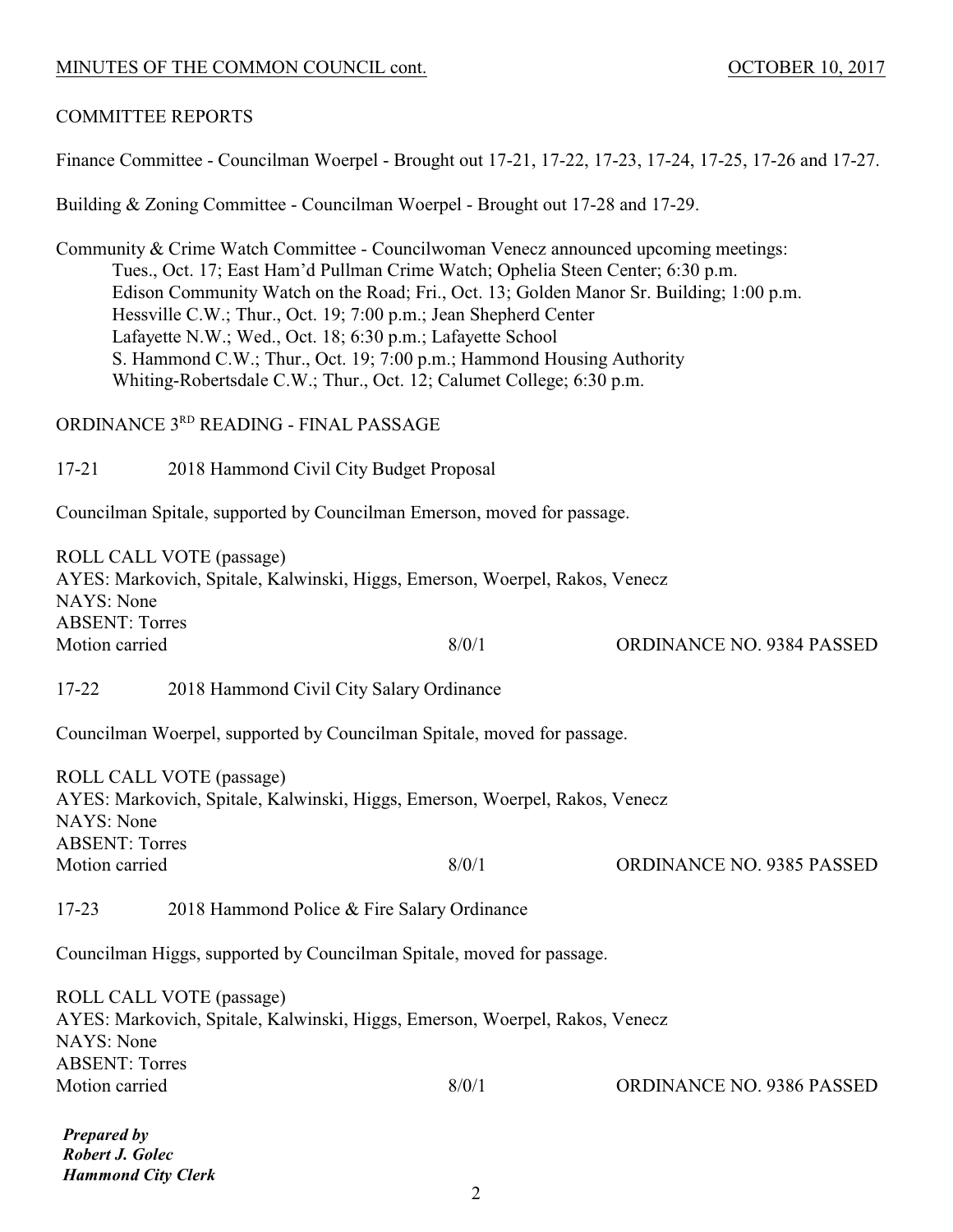# MINUTES OF THE COMMON COUNCIL cont. 0CTOBER 10, 2017 ORDINANCE 3RD READING - FINAL PASSAGE cont. 17-24 2018 Hammond Redevelopment Budget Proposal Councilman Spitale, supported by Councilman Emerson, moved for passage. ROLL CALL VOTE (passage) AYES: Markovich, Spitale, Kalwinski, Higgs, Emerson, Woerpel, Rakos, Venecz NAYS: None ABSENT: Torres Motion carried 8/0/1 ORDINANCE NO. 9387 PASSED 17-25 2018 Hammond Sanitary District Budget Proposal Councilman Higgs, supported by Councilman Spitale, moved for passage. ROLL CALL VOTE (passage) AYES: Markovich, Spitale, Kalwinski, Higgs, Emerson, Woerpel, Rakos, Venecz NAYS: None ABSENT: Torres Motion carried 8/0/1 ORDINANCE NO. 9388 PASSED 17-26 Authorizing the Business Manager to Transfer Funds from one line item to another within the Hammond Sanitary District Sewer Maintenance Budget (\$285,000)

Councilman Higgs, supported by Councilman Woerpel, moved for passage.

| ROLL CALL VOTE (passage)<br>AYES: Markovich, Spitale, Kalwinski, Higgs, Emerson, Woerpel, Rakos, Venecz<br>NAYS: None |                                                                                                          |       |                                  |  |  |
|-----------------------------------------------------------------------------------------------------------------------|----------------------------------------------------------------------------------------------------------|-------|----------------------------------|--|--|
| <b>ABSENT: Torres</b>                                                                                                 |                                                                                                          |       |                                  |  |  |
| Motion carried                                                                                                        |                                                                                                          | 8/0/1 | <b>ORDINANCE NO. 9389 PASSED</b> |  |  |
| 17-27                                                                                                                 | Creating a Voluntary Retirement Program in 2017 for Certain Eligible Employees of the<br>City of Hammond |       |                                  |  |  |
| Councilman Woerpel, supported by Councilman Higgs, moved for passage.                                                 |                                                                                                          |       |                                  |  |  |
| NAYS: None                                                                                                            | ROLL CALL VOTE (passage)<br>AYES: Markovich, Spitale, Kalwinski, Higgs, Emerson, Woerpel, Rakos, Venecz  |       |                                  |  |  |

Motion carried 8/0/1 ORDINANCE NO. 9390 PASSED

*Prepared by Robert J. Golec Hammond City Clerk*

ABSENT: Torres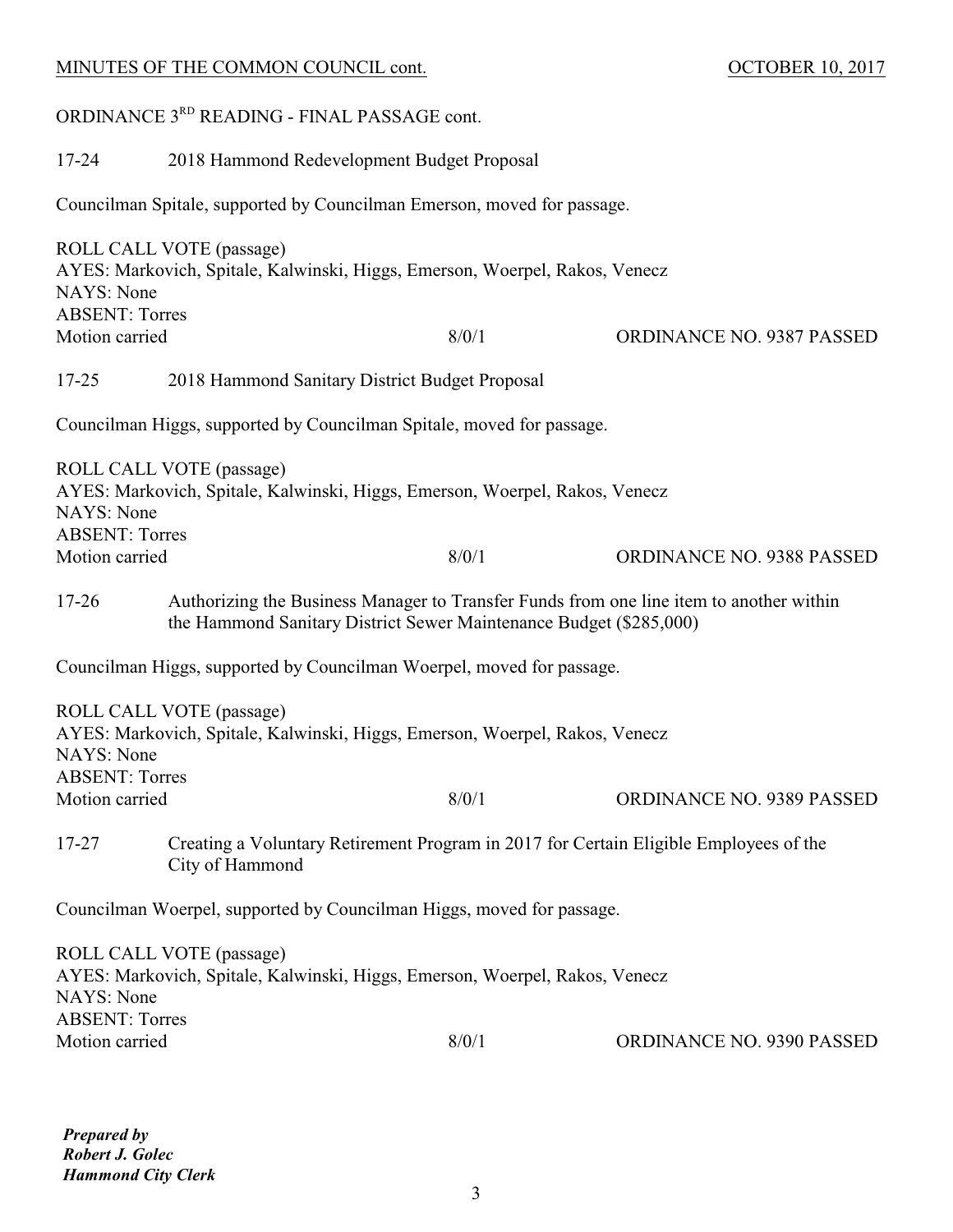### MINUTES OF THE COMMON COUNCIL cont. 0CTOBER 10, 2017

# ORDINANCE 3RD READING - FINAL PASSAGE cont.

17-28 Reclassifying Certain Lands in the City of Hammond for Zoning Purposes for property commonly known as  $2620$   $165<sup>th</sup>$  Street

Councilman Higgs, supported by Councilman Kalwinski, moved for passage.

| ROLL CALL VOTE (passage)                                                    |       |                                  |  |  |  |
|-----------------------------------------------------------------------------|-------|----------------------------------|--|--|--|
| AYES: Markovich, Spitale, Kalwinski, Higgs, Emerson, Woerpel, Rakos, Venecz |       |                                  |  |  |  |
| NAYS: None                                                                  |       |                                  |  |  |  |
| <b>ABSENT: Torres</b>                                                       |       |                                  |  |  |  |
| Motion carried                                                              | 8/0/1 | <b>ORDINANCE NO. 9391 PASSED</b> |  |  |  |
|                                                                             |       |                                  |  |  |  |

17-29 Reclassifying Certain Lands in the City of Hammond for Zoning Purposes for property commonly known as  $2600-2606$  New York Avenue and  $126<sup>th</sup>$  Street

Councilman Kalwinski, supported by Councilman Spitale, moved for passage.

Councilman Kalwinski - This ordinance has to do with zoning changes for the Lost Marsh Estates. We're going from S-1, I-1 and R-2 to R-1 and R-2. R-1 will be for the single family homes being built at Lost Marsh Estates and R-2 is for the paired homes.

ROLL CALL VOTE (passage) AYES: Markovich, Spitale, Kalwinski, Higgs, Emerson, Woerpel, Rakos, Venecz NAYS: None ABSENT: Torres Motion carried 8/0/1 ORDINANCE NO. 9392 PASSED

(as amended)

INTRODUCTION OF ORDINANCE None

RESOLUTIONS None

NEW AND UNFINISHED BUSINESS

Councilman Higgs - I have one of the copies, I submitted three other copies to the Mayor's Office, but I have one other copy. I would like to make it public record. We undersigned  $3<sup>rd</sup>$  District residents, along with the support of Councilman Higgs, are against the closing of the Hammond City Court and pools. I just wanted to make that clear.